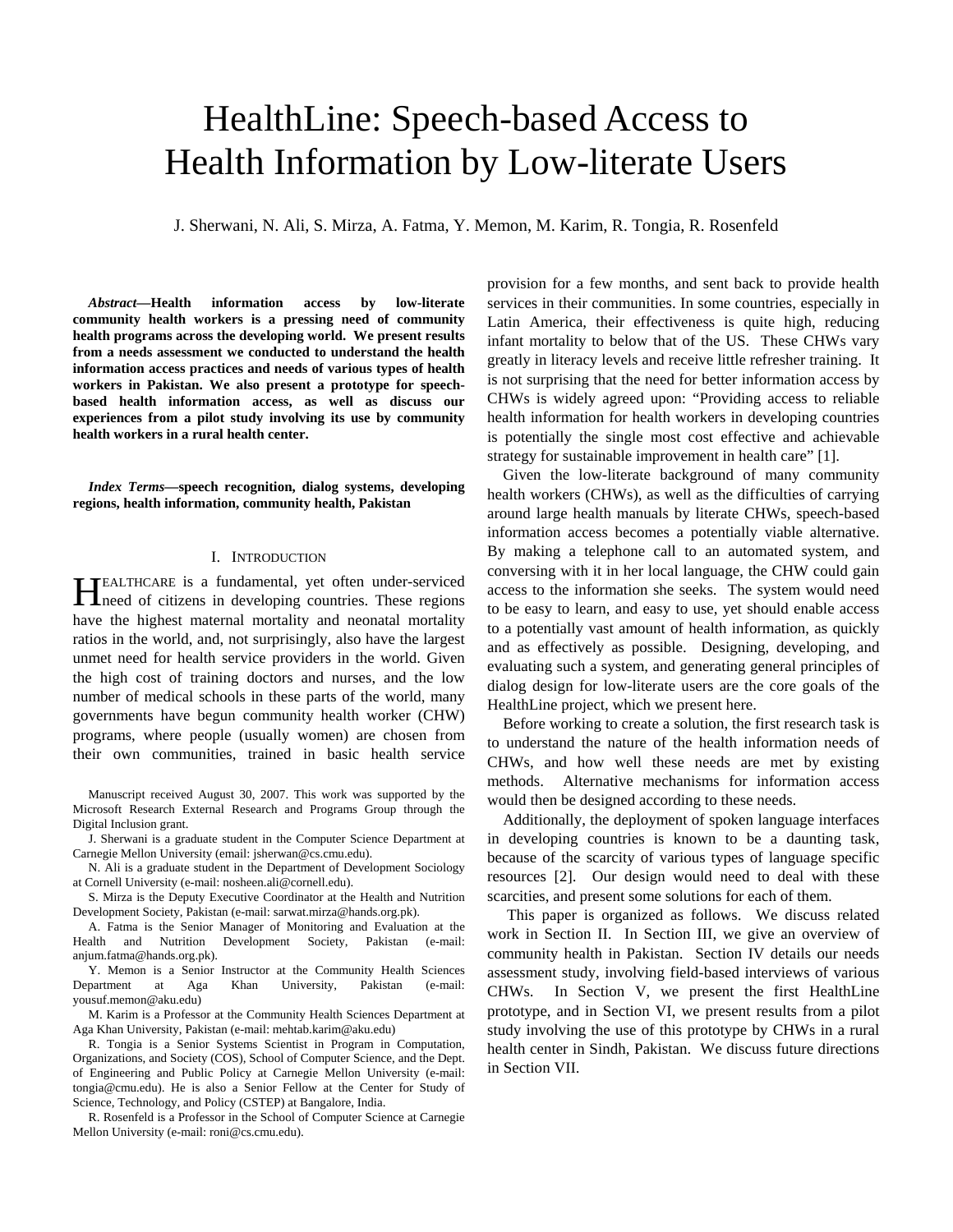## II. RELATED WORK

There have been a number of approaches to GUI design for low-literate users. [3] presents design recommendations for non-literate users of a proposed PDA-like device, with many recommendations involving speech. However, these recommendations are not derived from empirical evidence from evaluations with actual semi- or non-literate users – they are derived from a literature review of research on Western users. [4] focuses on extending access to digital libraries by non-literate users, and also gives a short list of recommendations for such interfaces. However, usability tests reveal that users were not able to navigate information effectively, and result in recommendation for keyword search, audio-based help, and limiting the information set to lessen the cognitive load on users during navigation. [5] describes interface design guidelines, and a text-free interface that performed well in a usability test.

Speech interface research has resulted in a number of systems in various domains. While the most well known speech application is probably desktop dictation, this is just one point on a large multi-dimensional space of potential applications that can be made using speech. These dimensions include: choice of device (e.g., desktop, telephony, smartphone), task (e.g., information access, information entry), length of user training (often zero for commercial applications), vertical domain (e.g., stock prices, news, weather), acceptable user input (constrained, openended), interaction style (system initiative, user initiative, mixed initiative) and many others. For instance, Carnegie Mellon University's Communicator travel information system [6] and MIT's Jupiter weather information system [7] are two often-cited examples of speech-based information access systems usable over the telephone – these are mixed initiative systems that require zero user training, and accept a large range of user inputs, although as in all speech interfaces, acceptable user input is limited at each step. Most commercial systems tend to be more constrained, since these are cheaper to build, although exceptions do exist, such as Amtrak's "Julie" system which is much more flexible. Contrasted to the above are call routing applications, which are used to direct a caller to a specific operator, given a few utterances. The major push for speech interfaces in the developed world has come from the call center market, and that is what most research has focused on. However, since the needs of the populations that such systems serve are very different, there are entire domains that are unexplored (e.g., access to books through speech). Thus, there is a need for research in domains relevant to emerging regions, targeted towards the specific needs and abilities of users in these regions.

The Berkeley's TIER group's Tamil Market project was the first to design, develop and test a spoken language system with low-literate users in a domain (crop information access) relevant to them [8]. Results from a usability study of the speech interface suggest a difference in task success rates as well as in task completion times between groups of literate and non-literate users. However, the sample size used in the study was too small for statistical significance. Nonetheless, Tamil Market gives a strong indication that there are differences in skills and abilities between these two user groups, and further research is required to understand the nature of this difference, and to derive principles of dialog design targeted towards such users.

[9] describes a PDA-based interface designed for rural community health workers in India. While this may appear to have similarities to our work, their focus is on information entry, while ours is on information access. Furthermore, their interface is entirely GUI-based – ours is entirely speechbased.

[10] describes a system for data entry as well as access to decision support by community health workers in India. This is in the same domain as our project, and has many similarities to our work. However, our focus is on speech interfaces in this domain, while their approach is GUI-based.

[11] describes the iterative & collaborative design process for and evaluation of a GUI targeted to low-literate users for managing community-based financial institutions in rural India. While the principles of GUI design do not carry across well to speech interface design, the collaborative design process described has lessons highly relevant to all interface design in such contexts.

[12] describes VoicePedia, a purely telephone-based speech interface for searching, navigating and accessing the entire Wikipedia web-site. An evaluation comparing VoicePedia with a GUI-based smartphone equivalent shows comparable task success across interface conditions, although the (highly literate) users in the evaluation invariably preferred the GUI alternative.

[13] gives an excellent review of the potential contributions of CHWs in the developing world.

#### III. COMMUNITY HEALTH IN PAKISTAN

In Pakistan, there are various community health programs managed by both governmental and non-governmental organizations, which vary in the number of CHWs employed, the population each CHW serves, the length of training and refresher courses given to the CHWs, the health domains covered, as well as the literacy requirements for inducting CHWs.

The government's Ministry of Health manages the largest community health program in the country – the Lady Health Worker Program – which has trained around 80,000 Lady Health Workers (LHWs), each serving a population of 1,000. These health workers form the backbone of community-level health services in the areas of maternal and child health in communities across Pakistan. However, there are many communities that do not have LHWs. A minimum of 8 years of schooling is a prerequisite to joining the LHW program, although in some cases this is overlooked. LHWs receive 3 months of basic training.

The knowledge level of LHWs has been evaluated as 69% of the total range of information that they are supposed to have command over, and hence, improvement in the LHW knowledge level is suggested as a foremost factor for increasing their service delivery [14].

In addition to the LHW program, various NGOs manage other community health programs. The Health and Nutrition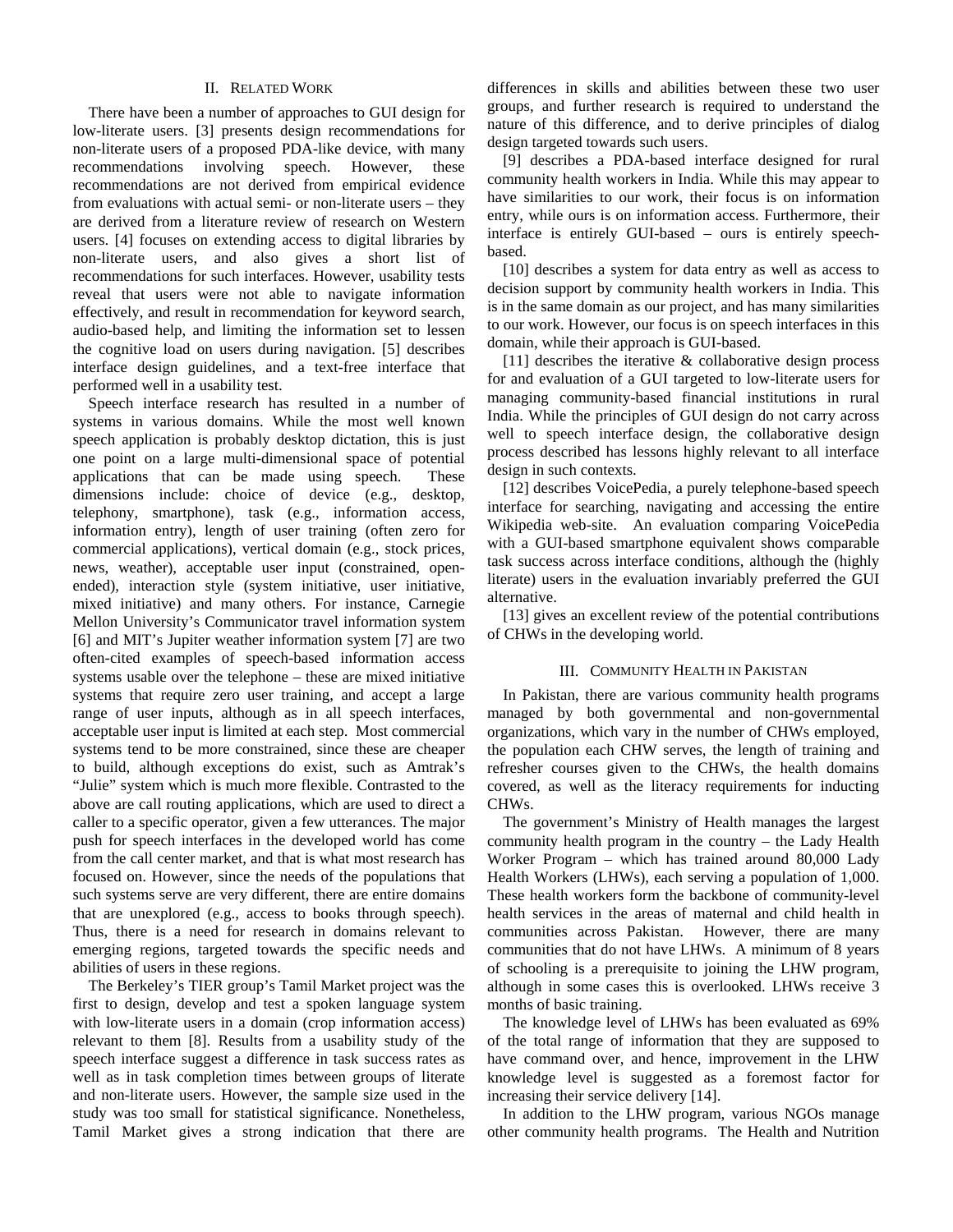Development Society (HANDS) manages three such programs: Community Mid-Wives (CMWs), Community Health Attendants (CHAs) and Community Health Workers in the PAIMAN project (PAIMAN-CHWs). CMWs are female, while CHAs are male<sup>1</sup> – both have a requirement of 10 years of schooling, and receive 1 year of training, which is much more in-depth than the LHW training. HANDS has trained 140 CMWs since their program started in 2002. PAIMAN-CHWs on the other hand are often taken from communities without access to schooling, and hence there is no programmatic requirement of education for these health workers. They receive 6 days of training consisting of much simpler messages than any other category of health workers – although 171 such workers have been trained since the program started in 2006.

Access to health information for community health workers in Pakistan is primarily provided through trainings and workshops employing a variety of written material. However, these trainings are impeded by a number of barriers such as:

- Non-availability of trainers as they are frequently transferred or move to better opportunities
- Non-availability of training material for all participants
- Addition of new technical content does not easily filter down to trainings at the community-level
- Trainers themselves have inadequate knowledge and skills
- Low literacy skills

## IV. HEALTH WORKER NEEDS ASSESSMENT

## *A. Overview*

Our needs assessment began in February, 2007, and lasted 3 months. Its primary purpose was to help us understand CHWs' background, their health information practices and needs, their literacy and comprehension skills, and their perceptions of their informational needs.

The key goals of the study were:

- To understand the range of health workers operating at the community-level in Karachi, and the nature of the health services that they provide
- To grasp the perceptions of health workers regarding the prominent health problems facing their community
- To identify the specific areas of health in which information is most needed by community health workers
- To assess the Urdu reading and comprehension abilities of health workers, as a means to evaluate their literacy skills
- To explore the preferences of health workers regarding the design and use of HealthLine, and gauge its overall need and suitability in the local context

#### *B. Methodology*

A cross-sectional survey based on a sample of convenience was conducted, using two structured questionnaires with both

<sup>1</sup> The underlying philosophy is to train one man and one woman from the same community on complementary health topics.

close and open-ended questions – one was a detailed questionnaire used in the initial in-depth interviews with 12 health workers to get a richer sense of the lives and practice of health workers, while the other was a shorter questionnaire administered to 23 health workers which focused mainly on the key goals of the study. Hence, a total of 35 community health workers were interviewed (32 female, 3 male).

These 35 were drawn from the following groups:

- 22 government LHWs
- 7 UHP-CHWs: UHP<sup>2</sup> community health workers
- 3 HANDS CMWs
- 3 HANDS CHAS

These health workers belonged to the low-income settlements of Rehri Goth, Sultanabad, Hijrat Colony, Jamkanda, and Shedi Goth, all of which are located in or near Karachi. As the emphasis in the study was on LHWs, the questions were designed around the LHW curriculum.

#### *C. Profile*

The mean age of health workers was 30.3 years. Almost 70% had completed schooling till at least  $10<sup>th</sup>$  grade, pointing to a potentially high level of literacy. Health workers had been serving in the area of community health for an average of 6.1 years. The mean number of people whom each health worker provided health services to was 1100, and the mean number of hours that they worked in a day was 4.2. According to health workers' perceptions, on average 10 people visited their house for advice or treatment in the previous week. 77.1% had access to some form of phone service, which was more likely to be a cell phone than a land-line.

#### *D. Use of Training Manual*

Health workers were asked what health topics they most recently consulted their manual for. The responses are shown in Table I.

TABLE I HEALTH TOPICS CONSULTED IN THE MANUAL

| <b>Health Topic</b>                                                                                                       | Responses |
|---------------------------------------------------------------------------------------------------------------------------|-----------|
| Management of Diarrhea<br>$-e.g.$ dose of O.R.S.                                                                          | 5         |
| Management of Pneumonia<br>- e.g. dose of cotrimaxazole                                                                   | 3         |
| Pregnancy care<br>- e.g. what to do if a pregnant woman's BP goes high and<br>she has asthma?                             | 3         |
| <b>Family Planning</b><br>- e.g. under what conditions should a woman abstain from<br>taking injections for birth control | 3         |
| Hepatitis                                                                                                                 |           |
| Treatment of worms                                                                                                        |           |
| Eclampsia                                                                                                                 |           |
| Delivery complications                                                                                                    |           |

<sup>&</sup>lt;sup>2</sup> Aga Khan University's Dept. of Community Health Sciences has an Urban Health Project (UHP) which has trained a number of health workers over its 10 year history. However, many of them are now involved in data gathering roles for research projects, and do not provide health services.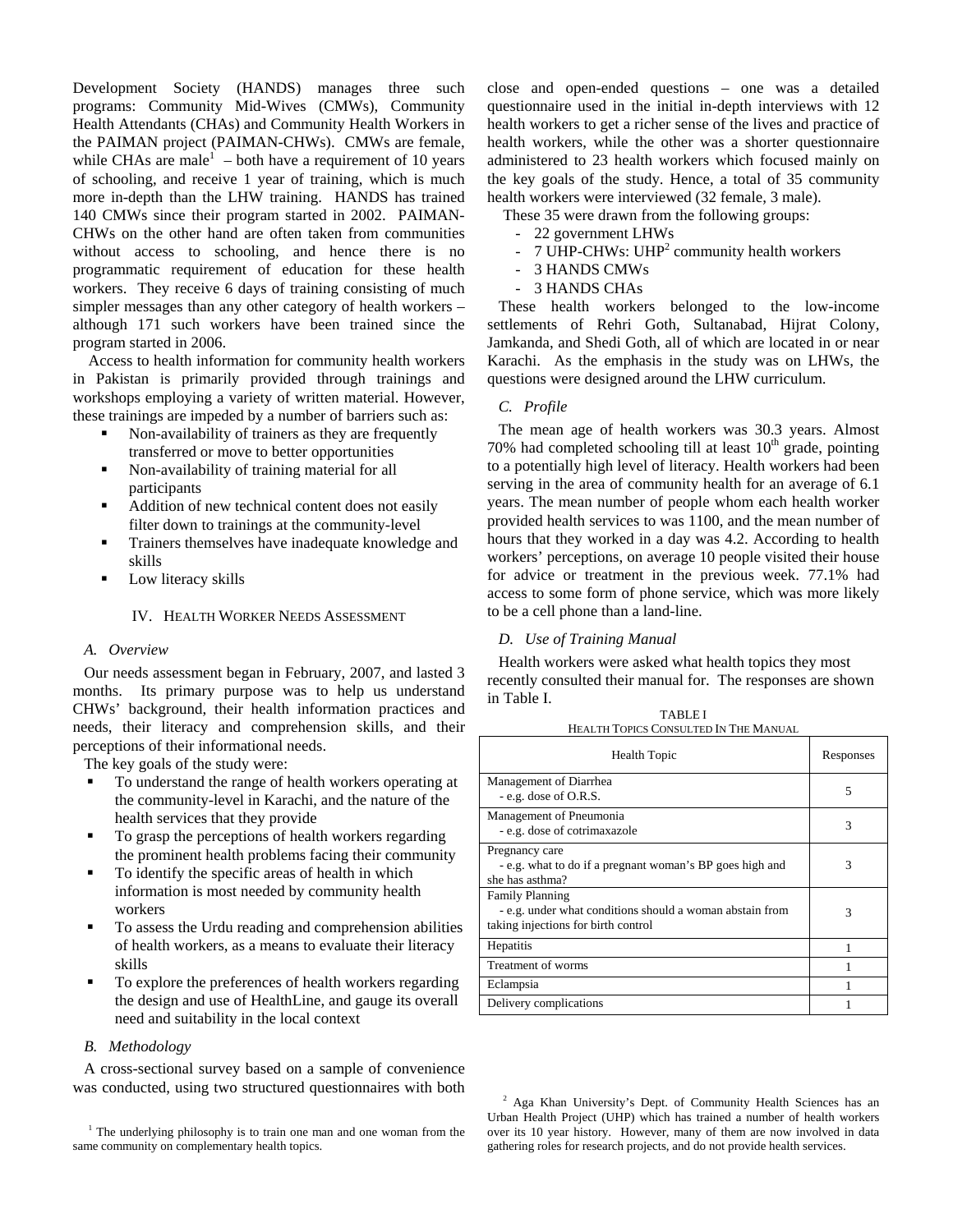### *E. Preferred Use of HealthLine*

In designing the system, we needed to know whether CHWs would prefer to use it for immediate help when a patient presents them with an information need, or for offline selflearning so that she may be better equipped for future situations. The results are shown in Fig 1.



Fig 1. Preferred use of HealthLine.

Health workers who preferred a system that would provide on-the-spot information for addressing patient queries cited reasons such as:

*"In many circumstances, facing patients can be overwhelming. Sometimes, my mind goes blank and I can't think properly. I can't even remember the information that I already know."* – LHW, Hijrat Colony

At the same time, 75% of these respondents said that they would prefer not to call HealthLine in front of the patient, reasoning that the patient would think them incompetent, and that the information might be troubling or not relevant, making the patient all the more anxious. The remaining 25% felt that it would be better in front of the patient as they might be needed to answer certain questions during the interaction, and also the patient would feel grateful that the health worker is double-checking her knowledge.

#### *F. Urdu Reading and Comprehension Ability*

Health workers were asked to read a paragraph in Urdu from the LHW manual during the interview as a literacy test. 25% had difficulty in reading the text, which meant that one or more of the following factors applied to them:

- Took a much longer time to read the text as well as made mistakes
- Took reasonable time to read the text but skipped 1-3 words at a time, while making mistakes.
- Inability to read slightly difficult Urdu words in the text (e.g. "أَردِّ عَل") which means negative, and "ردِّ عَل") ̈́ ̈́ ǜ ֦֧֜ which means reaction).
- Replaced the end of sentences (where the verb occurs in Urdu) with their best guess, suggesting that these health workers try to get the gist of the sentence by concentrating on the middle and fill in the rest.

Health workers were then asked to answer two straightforward questions based on the text that they read – 30% exhibited significant difficulty, suggesting weak comprehension ability. However, the inability to give correct answers can perhaps be partly attributed to a tendency to answer questions based on instinct or prior knowledge, rather than on the reference material. It should also be noted that the health workers who showed average-to-poor comprehension ability did not necessarily have lower levels of schooling: 21.7% of such health workers had completed school till  $10^{th}$  or  $12<sup>th</sup>$  grade.

#### *G. Self-perceived Information Needs of Health Workers*

 Health workers were asked what topics they would like more information on – regardless of whether it was in their existing curriculum or not. While the actual list had 24 unique topics, only 7 topics had five or more requests, as shown in Table 2.

| PERCEIVED KNOWLEDGE GAPS |                 |
|--------------------------|-----------------|
| <b>Topic</b>             | <b>Requests</b> |
| Hepatitis                | 18              |
| <b>Diabetes</b>          | 12              |
| Sexual diseases          | 10              |
| <b>HIV/AIDS</b>          | q               |
| <b>Deliveries</b>        | 8               |
| <b>Antenatal Care</b>    |                 |
| High blood pressure      |                 |

TABLE II PERCEIVED KNOWLEDGE GAPS

We analyzed the data to check if a particular information need was limited to a specific place or type of health worker. Our conclusion was that the information on the above topics was required across the board.

It is interesting to see how the health information needs revealed by this study are covered in the LHW manual. Diabetes is completely absent from it, as it is not part of the LHW curriculum. Hepatitis – which constitutes the single largest area in which health workers say they need information – is devoted less than half a page in the 361-page manual. A wide variety of sexual diseases are covered in two pages, with the exception of AIDS, which gets 5 pages by itself. This lack of written material and coverage might be one reason why health workers most feel the need for information on these topics. An alternative interpretation is that the LHW program has effectively trained its workers on the core components of the curriculum, and hence their information needs are primarily in topics that they haven't been trained on.

#### *H. Self-Perceived Difficulty Level of Key Health Topics*

Health workers were asked to rate the difficulty level of key health topics: maternal health, nutrition, family planning, immunization, diarrhea, pneumonia, and sexual diseases, on a 5-point Likert scale ranging from "Very Easy" through "Very Difficult". These topics were chosen because of their importance to LHW practice, and hence, this was a closeended question. "Difficulty level" was defined in terms of how tough and challenging different topics are for health workers to understand, remember, and practice. The results are summarized in Fig. 2.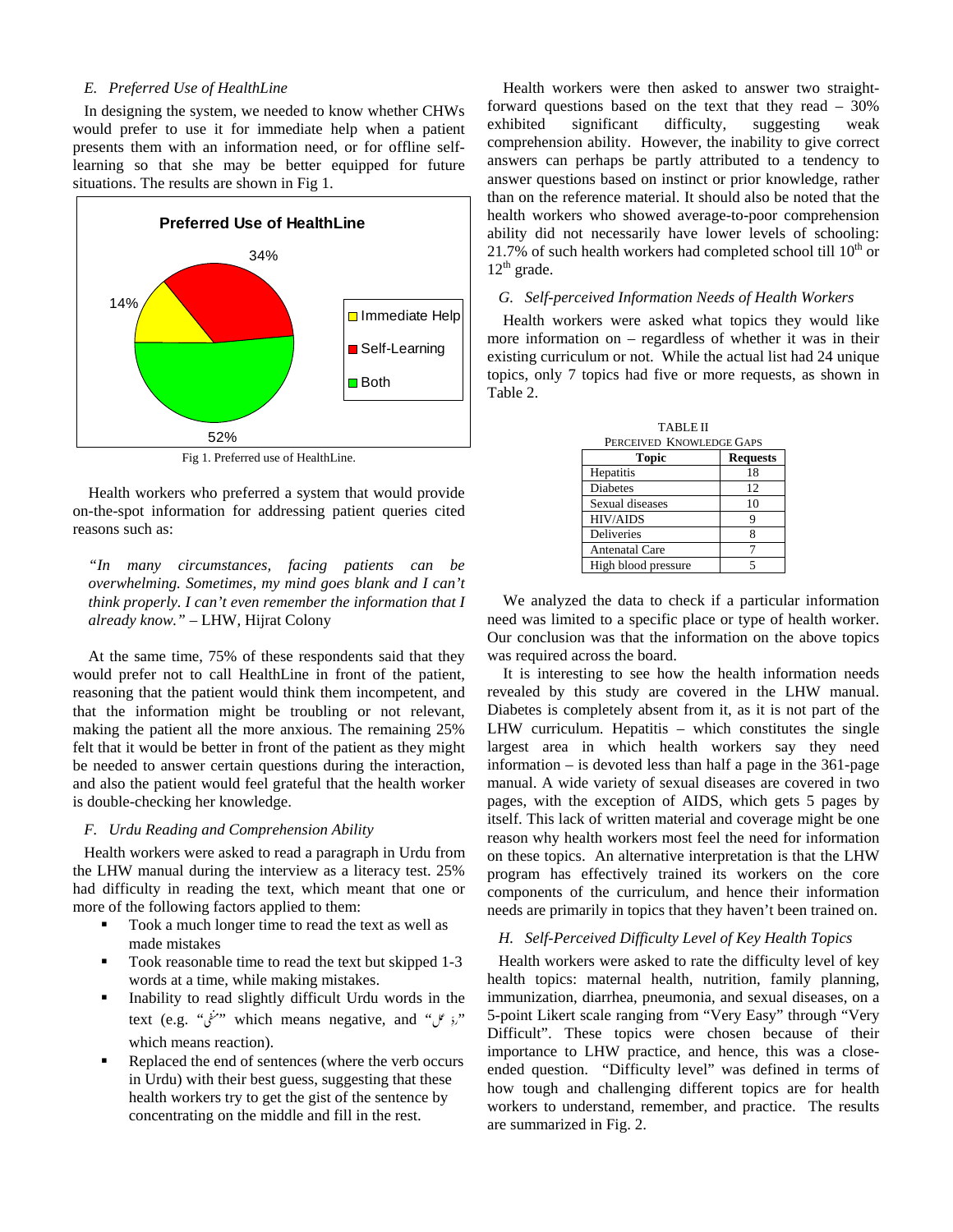

Fig. 2. Perceived difficulty level of key health topics.

Sexual diseases emerged as the most difficult topic with a mean value of 3.4. Put differently, 83% of health workers said that the difficulty level of sexual diseases was average, difficult, or very difficult. This corroborates the results of the previous section, in which sexual diseases emerged as a key area in which health workers perceive a need for more information.

# *I. Performance-based Difficulties in Addressing Health Issues*

In addition to asking health workers what they found difficult, we looked at performance-based metrics of where they fail in their knowledge level. An evaluation of the LHW program administered a knowledge test to 500 LHWs in 2002 [14]. Through this test, specific areas of weakness in the knowledge base of LHWs were identified, mainly:

- Inability to remember the immunization schedule less than half the LHWs interviewed could name the four EPI vaccines (BCG, DPT, polio, measles), give the correct number of doses, and identify the correct age at which the doses are given.
- Lack of knowledge about the correct doses of medicines for common illnesses. For example, less than one quarter of LHWs interviewed could state the correct dose and duration for a course of Cotrimoxazole for a child with pneumonia, even though they were encouraged to use their training manual and medicine box to answer the question.
- Inability to correctly conduct case-based analysis of diarrhea and pneumonia using the classification and management protocols that LHWs have been trained in. For example, 79% could not identify simple pneumonia. 35% could not identify a case of severe dehydration, while 29% could not identify severe pneumonia.

We also included knowledge-based questions during indepth interviews of 12 health workers. They were asked about danger signs during pregnancy, danger signs of newborns, vaccination schedules, and case-based management of diarrhea and pneumonia. Case-based analysis was most difficult for health workers, with 66% of health workers failing to diagnose a case of severe pneumonia and a different 66% failing to diagnose a case of simple pneumonia. Health workers tended to classify severe pneumonia as simple, and simple pneumonia as a case of cough/cold. Health workers fared better in diarrhea management, as only a small percentage (16.7%) failed to classify a case of mild to moderate dehydration, and the same percentage failed to identify a case of severe dehydration. Even though the numbers are the same, it was not the same health workers that had difficulty in classifying simple vs. severe cases of these diseases.

#### *J. Summary*

While community health workers in Pakistan are required to be literate, their reading and comprehension skills in Urdu show a variation that suggests that book-based material may not be as easily understood and learnt as normally considered. Additionally, during the reading test it was discovered that a number of workers were unable to understand some Urdu words used in their health manual. Hence, it is imperative that alternative information content should use simple Urdu. Finally, there are significant gaps in their health knowledge. The needs assessment highlighted a number of topics within their existing curriculum that workers would like to have reinforced, as well as other topics that they are keen to learn.

#### V. THE HEALTHLINE PROTOTYPE

# *A. Health material*

The needs assessment presented a clear list of topics on which to focus the development of the system. The primary sources for health material were two Karachi-based public health organizations, the Health and Nutrition Development Society (HANDS) and Aga Khan Health Services Pakistan (AKHSP). The list of material accumulated is as follows:

- 1. HANDS' CHW manual: "Messages for CHWs" (3 pages)
- 2. AKHSP pamphlets on diarrhea and pneumonia  $(4 + 3)$ pages)
- 3. The LHW manual (350 pages)
- 4. A summary of main messages for LHWs (20 pages)
- 5. AKHSP pamphlets on hypertension, diabetes, leucorrhea  $(8 + 9 + 3$  pages)
- 6. HANDS' CMW manual (526 pages)

AKHSP's pamphlets had been designed for literate, urban readers, and had been tested extensively on them. AKHSP staff cautioned against the use of the materials on audiences that the pamphlets had not been tested on, such as low-literate CHWs. As a precaution, prior to putting the text in the system, minor changes were made to the text to simplify meaning and sentence construction. For the prototype, only the first two items in the above list were put into the system.

## *B. Prototype System Architecture*

As mentioned earlier, the creation of a speech interface in a new language requires the existence of a number of resources [2], specifically:

- 1) Basic linguistic and cultural knowledge
- 2) Linguistic resources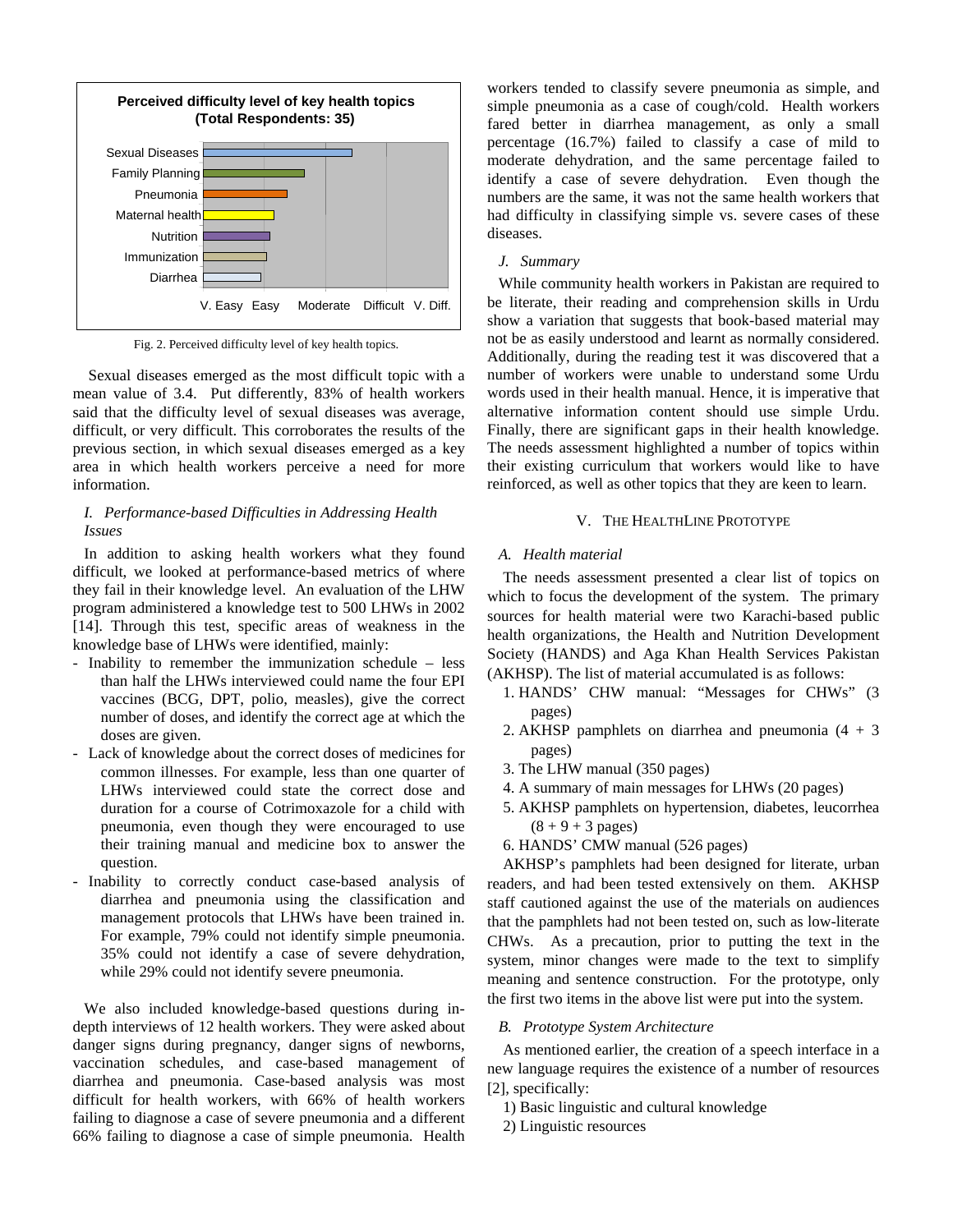3) Software tools

4) Guidelines for the design of user interfaces

We noted that the Tamil Market project [8] spent considerable effort in creating acoustic models for Tamil, involving recording Tamil speakers speaking out certain words, which proved challenging with low-literate speakers. We did not wish to have to go through such a process unless absolutely necessary. Additionally, their approach led to a small vocabulary, single-word recognizer – which would limit dialog design choices considerably. One significant benefit of their approach was low word error rate (as low as 2%), which would be difficult to improve on.

Our solution was to use a commercial package, Microsoft Speech Server 2007 Beta (MSS), which includes a speech recognition engine, a speech synthesis engine, and a dialog management architecture, along with dialog authoring tools. However, MSS supports only a few languages, not including Urdu. To solve this problem for speech synthesis, all audio was recorded as individual prompts from an Urdu-speaking voice talent. It was then possible to encode prompt text in Urdu in the code (through Unicode), so that there was no extra layer of mapping required – running an MSS function such as Prompt.AppendText("*مام*") would work correctly.

For speech recognition, we tried a "poor man's speech recognizer" approach. Most (if not all) speech recognition systems allow the definition of new words in a lexicon file – this file contains each word's textual representation, and its phonetic representation(s). Our approach was to define each of the Urdu words that needed to be recognized by the system, and hand-code pronunciation was defined using US English phonemes. For instance, the word " $\psi$ " (salaam) would have been described in the lexicon as  $\forall$ EGS AH L AA M. Once all the words were defined this way, context-free GRXML grammars could be created to recognize single word utterances, more complicated utterances, or even conversational recognition using the MSS Conversational Grammar Builder, depending on the dialog need. Again, since the words had been defined in Urdu Unicode, there was no need for an arbitrary mapping – which simplified coding and debugging.

One major limitation of this solution is that it cannot recognize phonemes that do not exist in the language whose phoneme set is used. For example, the  $\zeta$  sound (a guttural "g" fricative phoneme, called GH) has no equivalent in the US English phoneme set, and so a fallback such as AH might be used. Preliminary results indicate that using such fallbacks still leads to correct recognitions, although the recognizer confidence is lower on these words. However, this limitation should primarily prove a problem in situations where the missing phoneme has to be differentiated from the fallback equivalent – for example, if trying to recognize the difference between words such as "GH IH Z AA" and "AH IH Z AA", as these would be represented identically using the US English phoneme set.

# *C. SIP server*

To run a dialog system over the phone network, MSS requires a SIP-over-TCP VOIP end-point. All of the MSSrecommended hardware telephony products were digital linebased (e.g., T1/E1), and comparatively expensive (\$3000+). Additionally, the costs of setting up an E1 line in Pakistan are significantly higher than setting up an analog line. Asterisk, on the other hand, is a widely used, open-source VOIP platform, which significantly lower hardware costs (<\$1000), and also supports analog phone lines. However, Asterisk implements only SIP-over-UDP, and none of the available SIP TCP/UDP proxies we tried were able to connect Asterisk and MSS. Our solution was to write a proxy for this purpose, sending SIP messages over UDP to Asterisk, and over TCP to MSS. Due to complexities in the SIP protocol, it was not adequate to simply relay a message from one end-point to the other – this is why available proxies did not work. Instead, the entire SIP conversation had to be orchestrated as two separate conversations: one between Asterisk and the proxy, and the other between the proxy and MSS. All audio is passed directly between Asterisk and MSS, however. The system architecture is shown in Fig. 3.



Fig. 3. Block diagram of HealthLine system components.

#### *D. Urdu language text tools*

While Unicode-based Urdu language support has recently been standardized and made available, a proprietary application called InPage has been the *de facto* standard for Urdu word processing for the past decade, with its own encoding format. These needed to be converted to Unicode, although none of the available online tools for this purpose were completely accurate. Some of the discrepancies occurred as a result of fundamentally different methods of representing the same letter with its diacritics between InPage and Unicode. Again our solution was to write such a converter ourselves.

#### *E. Large corpora Urdu language audio recording*

Recording the reading out of multiple pages of Urdu text required another component to present each sentence to the voice talent and record them speaking it aloud. Such software is commonly found in speech synthesis packages (as well as in MSS) – however, none of the available options were ideal for our use. First, these applications displayed each sentence in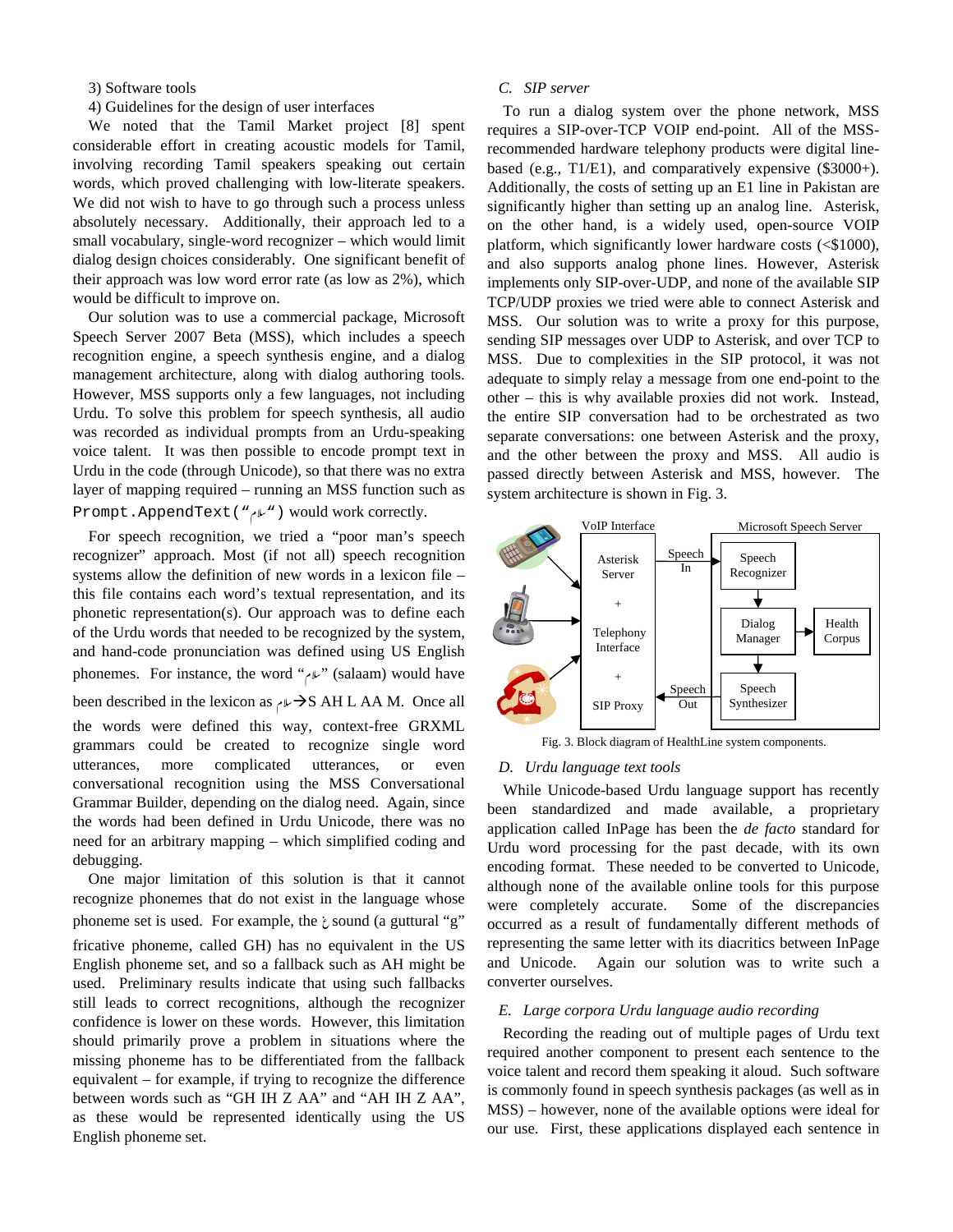isolation – however, we wanted the voice talent to be able to see the rest of the text, so that she could have an idea of how to place emphasis based on context (paragraph end, bulleted list, etc.), even though the audio for each sentence was recorded separately. Next, the text had to be in a visually pleasing Unicode Urdu font – and many applications either didn't support Unicode, or if they did, did not allow for changing the font. Our solution again was to write our own component. All audio was recorded in 44.1kHz, 16-bit, and downsampled to 8kHz for use in a telephony environment. Recordings were done using an M-Audio Fast Track Pro USB audio device, with a Shure SM-58 microphone, and a pop filter.

#### *F. Dialog design*

While our primary research interest is in investigating various alternative dialog strategies, we decided to create a very simple prototype for the purpose of pilot testing. Thus, the aim was to introduce CHWs to a simple system, and gradually grow it based on their feedback – rather than starting off with a complex system that is unable to meet their needs. We now present the dialog design used in the prototype. All prompts and valid recognition options have been translated from Urdu to English below.

The interaction begins with the system saying: *Hello, I'm Dr Jameela, and I'm here to give you whatever health information you need. What topic do you want information on: Diarrhea, Pneumonia, or Important Messages for Health Workers?* The system will then accept any of the above three topics as a valid response.

Once the topic is chosen, the system says (for example): *Diarrhea: This topic has 7 sections, when you hear the one you want, just say it: 1 What is Diarrhea [pause], 2 Causes of Diarrhea [pause], …, 7 The Third Principle of Treatment.* At this point, users can either repeat the number, or the section name.

Once the section has also been chosen, the system begins reading out the text, and gives the user options on how to continue after all the text has been read out. By design, the sections were kept purposefully small in the prototype, since there were no options for navigating within the section. Specifically, the system would say: *What is Diarrhea? Diarrhea is a …[continues to the end of the section]. To hear this again, say "repeat"; to choose a different section, say "different section", or for a different topic, say "different topic". If you're done, say "goodbye".* Thus, at the final step, the only valid options are "repeat", "different section", "different topic" and "goodbye".

In addition to the above dialog options, there are a few globally active commands and behaviors. First, the user can say "what can I say?" at any time, which the system responds to by giving a list of currently valid options, as well as tersely explains the current status of the dialog.

At any step in the dialog, if the recognizer has low confidence on what was spoken, the system asks for a confirmation, such as: *I think you said Pneumonia, am I correct?* – to which a valid response would be "yes" or "no"

including a few variations, equivalent to "yeah", "that's correct", etc.

Finally, if sound input level is too low, the system replies with *I'm sorry, I didn't hear you*, as well as an escalating silence prompt (i.e., on two successive silences) of *I'm sorry, I still didn't hear you, please speak louder*. Similarly, on instances where the recognizer generates no valid hypothesis, the system says *I'm sorry, I didn't understand you, please say that again*, and on an escalating non-recognition, *I'm sorry, I still didn't understand you, please say that again clearly*.

#### VI. PILOT STUDY

## *A. Study Design*

The goal of the pilot study was to test the system with a handful of low-literate health workers to understand the issues that arise in the use of a relatively simple speech interface. CHWs that were part of the Pakistan Initiative for Mothers and Newborns  $(PAIMAN)^3$  were chosen for this study. These workers are located in rural areas, and have a much lower literacy level than the workers we interviewed in and near Karachi. They are trained on 7 themes, each of which has a number of messages they need to deliver to their communities. These were the lowest-literate of the health workers, and hence were ideal for an initial pilot test.

The study design was as follows: each participant was given an introduction to the study, with an emphasis on the fact that it was the *system* being tested, not the CHWs themselves. Demographic information was taken, and then the participant was asked to read one line from their training manual, as a quick literacy evaluation. CHWs that were able to read were then asked to answer a simple health question using the text pamphlets. Participants were then given a brief verbal explanation of the working of the system, and then asked to find the answer to a health question using the system. Finally, they were asked to rate the system along 6 dimensions on a 5-point Likert scale, based on the SASSI set [15].

## *B. Results*

The actual study took place at the Basic Health Unit in Wahi Pandi, in Dadu District, Sindh. Due to a miscommunication with local coordinators, there wasn't an available telephone to dial the system, and so we used a USB audio device that closely resembles a phone plugged into a laptop running MSS as the interface mechanism.

9 CHWs participated in the pilot. 3 of them had not received any formal schooling, and hence had minimal fluency in Urdu since their native language was Sindhi. These 3 were not able to continue with the study.

Of the remaining 6, 1 had minimal reading ability, while 5 were able to read reasonably well or effectively. When given a question to answer from the pamphlet, these literate 5 were successful in finding the answer within 60 seconds, as only one was able to skim the text and jump to section of interest –

<sup>&</sup>lt;sup>3</sup> More information is available at: http://www.paiman.org.pk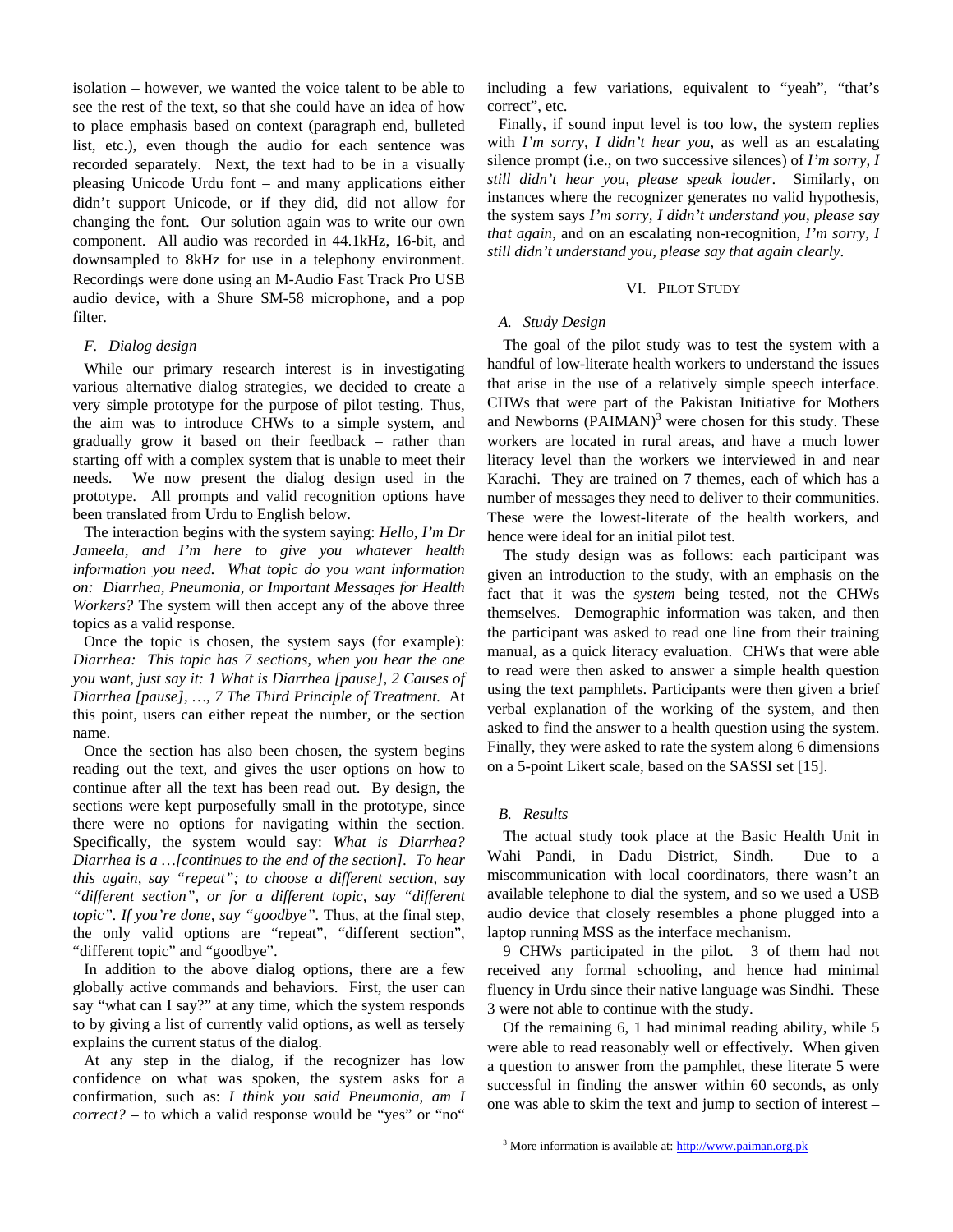the other 4 used their finger to point to the first word on the first page, and read linearly from that point on until they found the answer in the relevant section (which was the second section out of seven sections). Thus, in a task with the section placed at the end, these 4 would have taken significantly longer.

When these 6 participants used the speech interface, 5 of them were able to successfully hear and report the information they heard. The 1 participant who did not succeed failed mostly due to an echo cancellation problem, which meant that the informative prompts that would have explained the dialog to her were cut short time and again because of the system hearing itself. Most significantly, the low-literate participant who was not able to read pamphlets at all *was* able to use the speech interface successfully.

Finally, the questions asked after the interaction were as follows: How useful did you find the system? How difficult was it to use? How annoyed were you while using it? How many errors did you feel it made? How well did you know what to say to the system? Was the interaction too long? The mean responses are shown in Fig. 4.



Fig. 4. Subjective responses to Likert-scale questions.

# *C. Discussion*

In a pilot setting, our inability to hear the conversation was very detrimental, as we couldn't tell until post-hoc analysis whether a conversation was failing because the user was confused, or because the system was hearing extraneous noise (including its own voice). In a more rigorous experiment, this would not be a concern, but for a pilot, suspending an interaction, explaining the issue, and then restarting the dialog could be useful.

Environmental noise was a frequently-occurring problem, and one method we tried showed promise: by lowering the input volume on the microphone, the system would only hear the loudest of sounds. Many times, this would mean that it would not even hear the user speak, but after triggering the silence prompt even once, CHWs were quickly entrained to speaking louder so as to avoid hearing the prompt again.

We also realized that having a short, implicit confirmation after each step (the repetition of the chosen item, to inform the

user that it was correctly recognized, as in the bold text in the following dialog: *What topic do you want? Pneuomonia, Diarrhea, or—* [user: Pneumonia!] *Pneumonia: this topic has 7 sections*) was counter-productive, as users almost always said an enthusiastic "yes!" when they heard this, which the system did not expect, which led to a series of misunderstandings. In fact, this "feature" was put into the dialog with the assumption that our target audience was somewhat docile and not outspoken, and so might not respond to a prompt unless explicitly asked to do so. Since then we have realized the need to reverse our assumptions in this regard.

Instead, it appears that changing the interface metaphor used and making the response more concrete, if slightly lengthier, might be beneficial. Thus instead of saying "Pneumonia, this topic has 7 sections", the system would say "Ok, I've opened up Pneumonia book, and I see 7 sections". This might make it easier for users to understand the prompt, as well as the metaphor of opening a book on a certain topic.

Also, by re-using the same audio recordings for topic names (e.g. "Pneumonia") both in questions and in statements, most users believed that the question was being repeated, since the prosody was identical. This suggests re-recording prompts for different contexts, with appropriate coaching for the voice talent to record the prompts effectively.

We also realized the need for creating a video explaining and demonstrating the system for a new user. While a verbal explanation of the system's usage was adequate, having new users hear and see an actual conversation would make it much clearer, and might also make it easier to remember global commands such as "what can I say?".

While the initial steps in the dialog are conversational, the final one consists of a one-way lecture, with the system's voice reading the text out for the entire section, which seemed less than optimal. Three users employed the repeat command to hear the text again. One user tried to echo the system's reading out of a bulleted list, as a mechanism to help her remember it more effectively (presumably as compensation for inability to write), although this resulted in her interrupting the system's speech output twice. There is a need to develop this part of the dialog further.

#### VII. FUTURE DIRECTIONS

The prototype was the first step towards creating a larger system containing more information, and more functionality, targeted towards more categories of CHWs. Similarly, the pilot was the first step towards testing the system with more categories of health workers, and with different kinds of health information. We intend to test more complicated information with better-trained CHWs, and to understand the difference in use and preference between groups of CHWs and between literacy levels. We are interested in seeing whether the use of HealthLine by a CHW can result in an increase in her knowledge of health information that she has already been trained on. We also aim to study the possibility of HealthLine improving the potential of a given category of CHWs to perform health services beyond their training – as it may enable low-literate health workers to access more